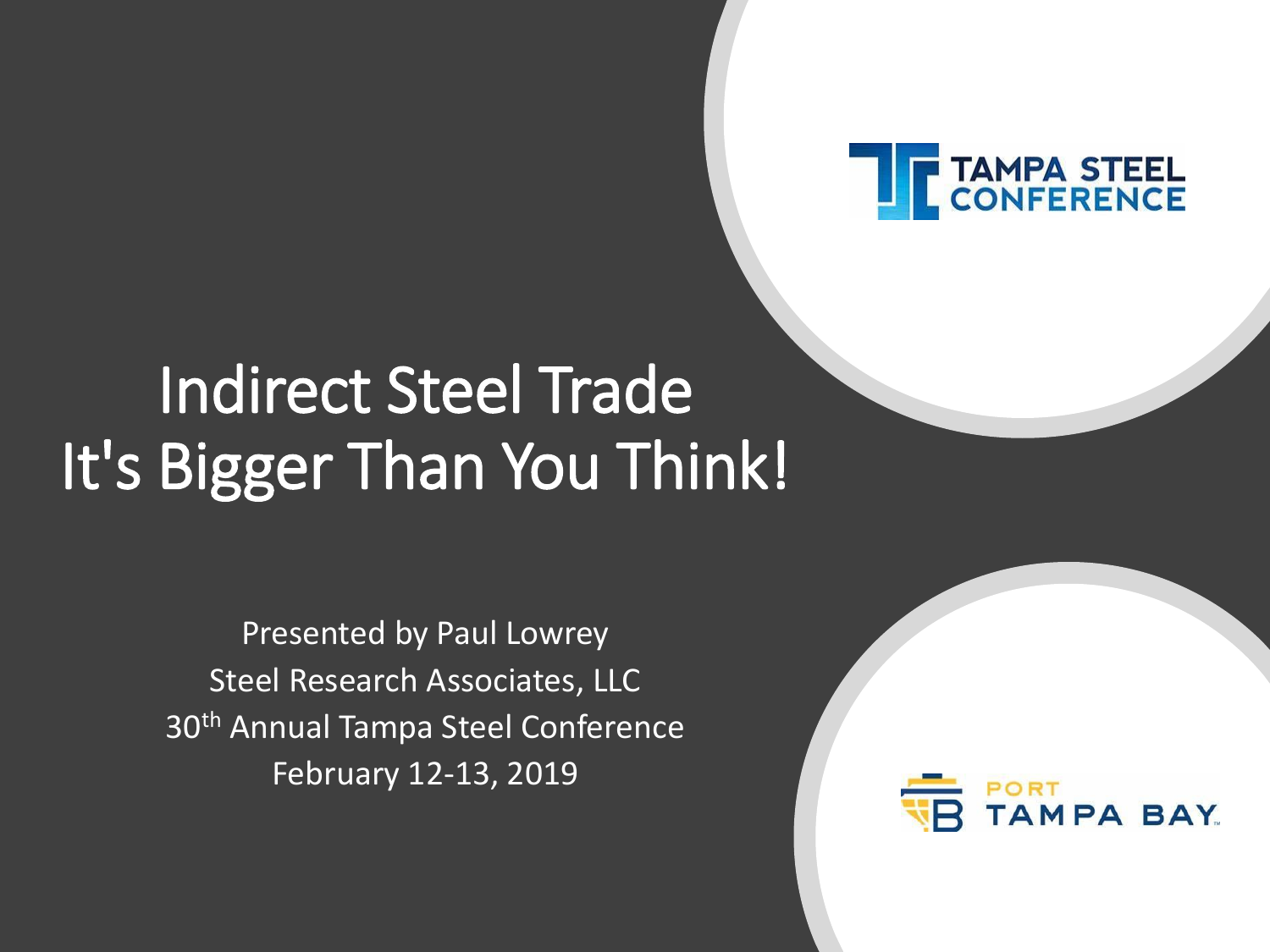#### Indirect Steel Trade What is it?



- Indirect steel trade
	- Imports & exports of steel containing goods
	- Expressed in finished steel equivalent weight
- Data is compiled & published by
	- World Steel Association (WSA) most countries
	- American Iron & Steel Association (AISI) USA only
- WSA & AISI have slightly different methodologies
	- WSA weight-based calculation
	- AISI value-based calculation
	- Results are generally pretty close
- True steel use
	- Apparent use adjusted for indirect trade
	- Better measure of "real" steel demand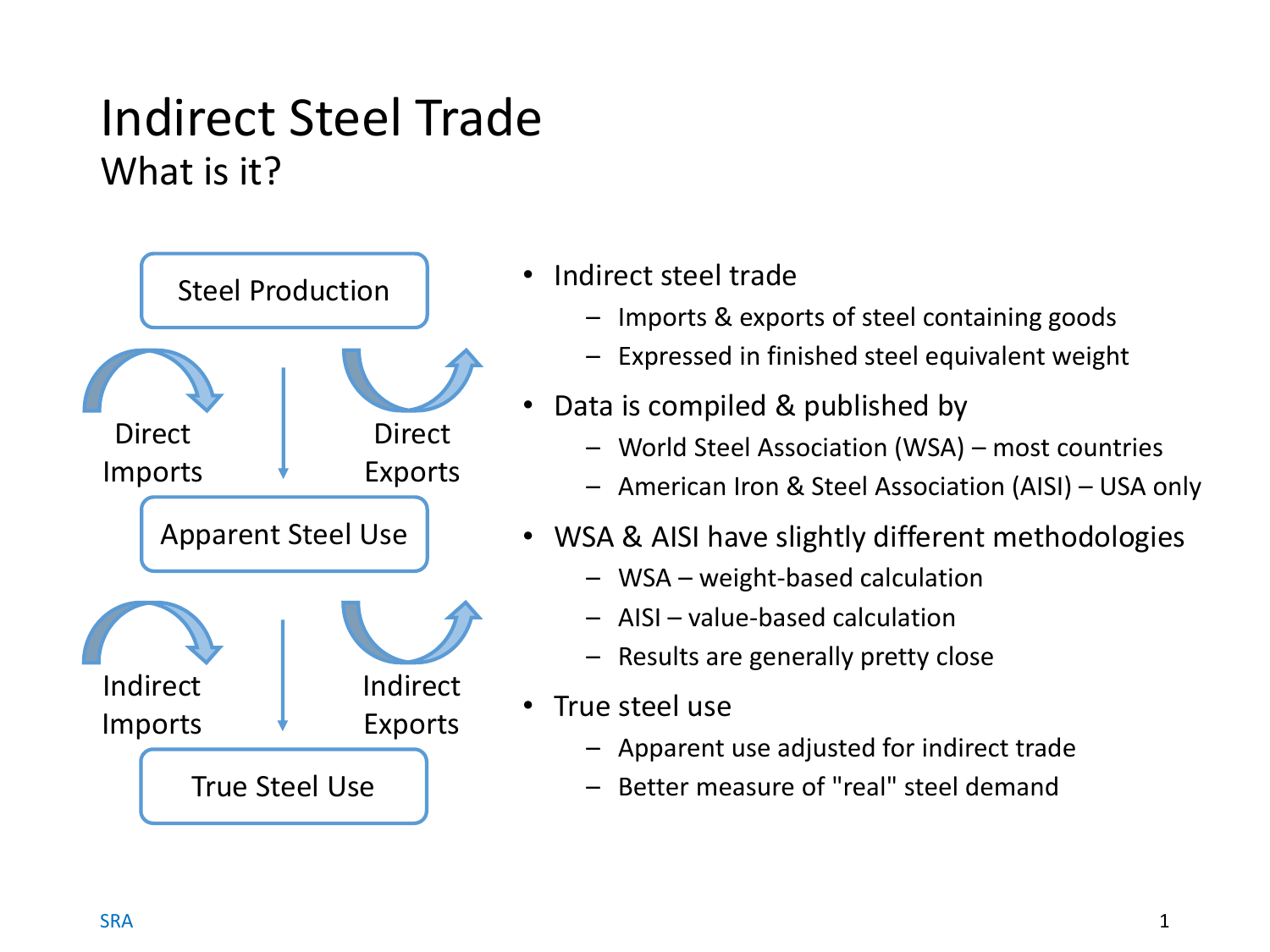#### Indirect Steel Trade Direct vs. indirect imports





#### **Direct imports = Steel Mill Products Indirect Imports = Fabricated Products**











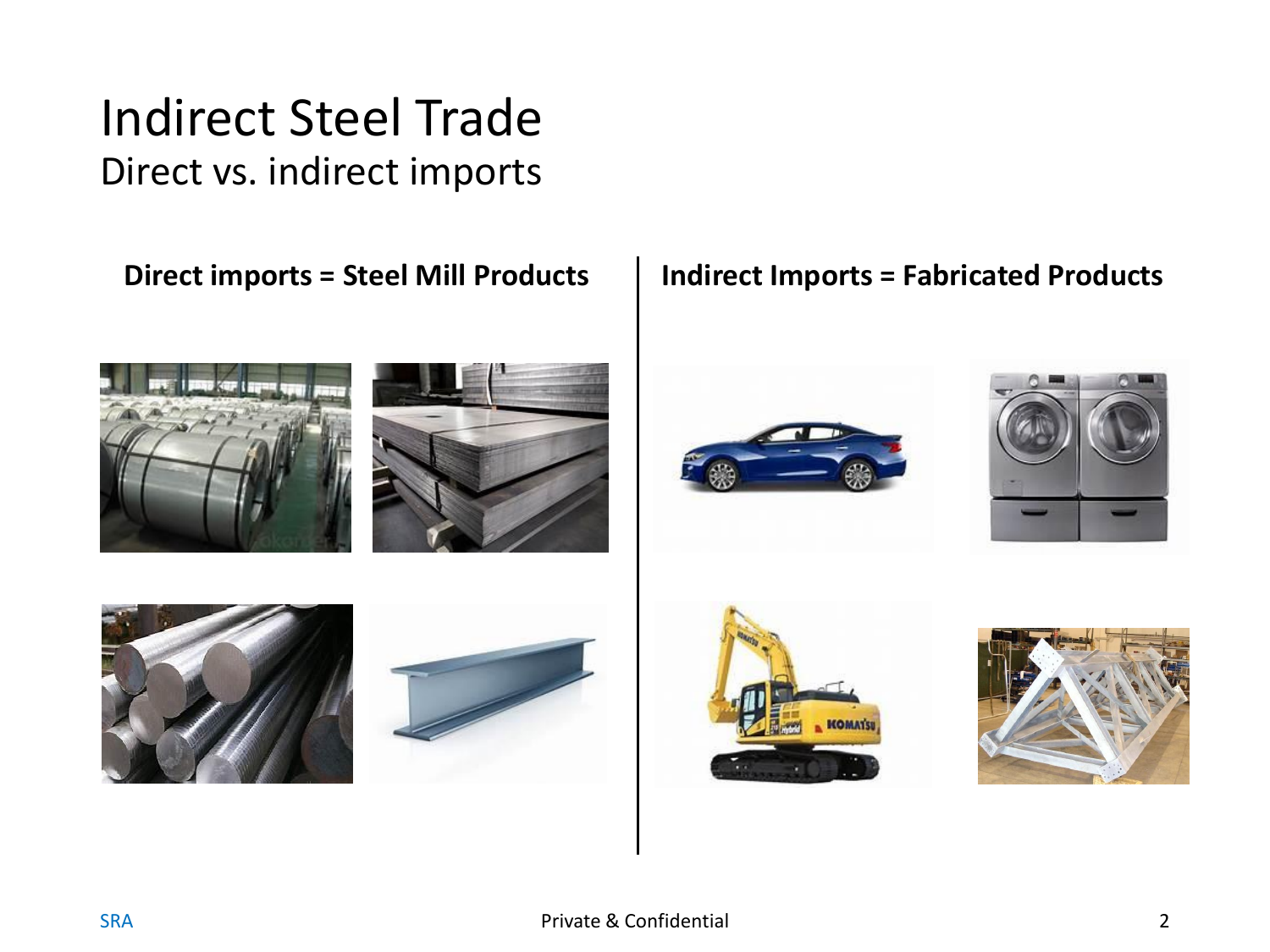USA indirect steel trade deficit is about 25 million tons



*Sources: WSA & AISI*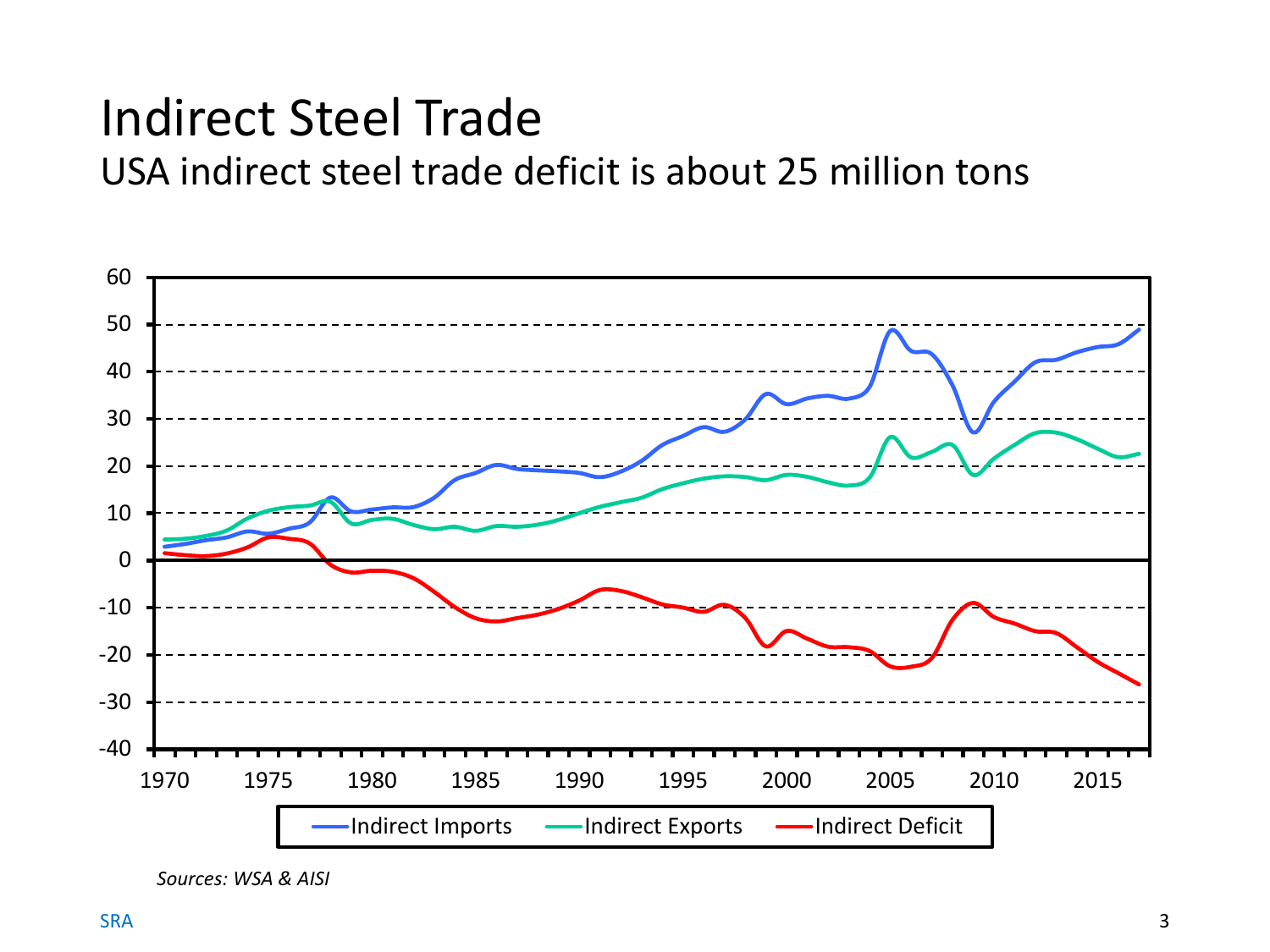USA indirect steel trade is larger than direct steel trade

**Imports – Million Tons**

**Exports – Million Tons**



*Sources: WSA & AISI (direct imports exclude semi-finished products)*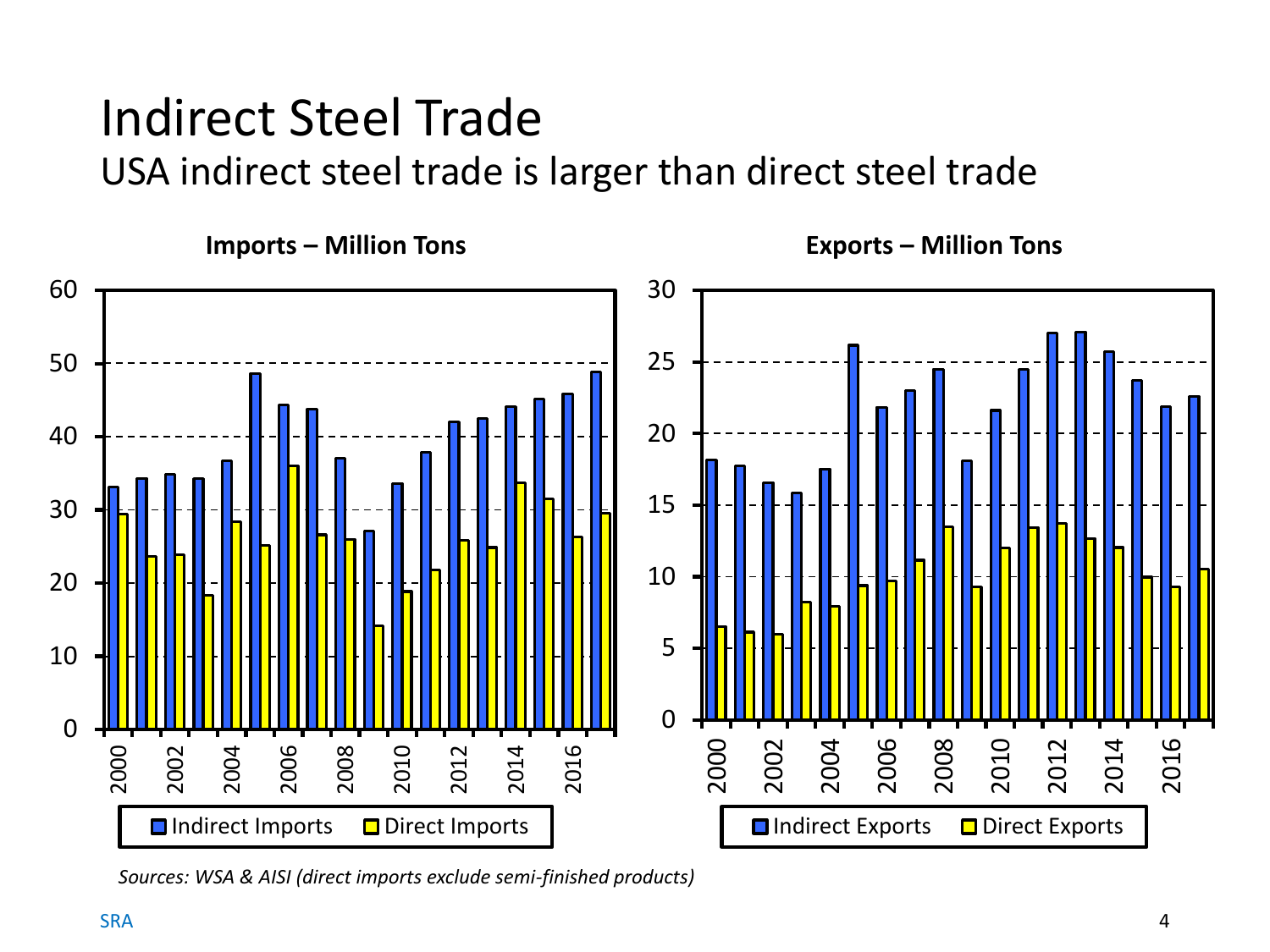Sources of imports do not mirror each other



*Source: AISI (direct imports exclude semi-finished products)*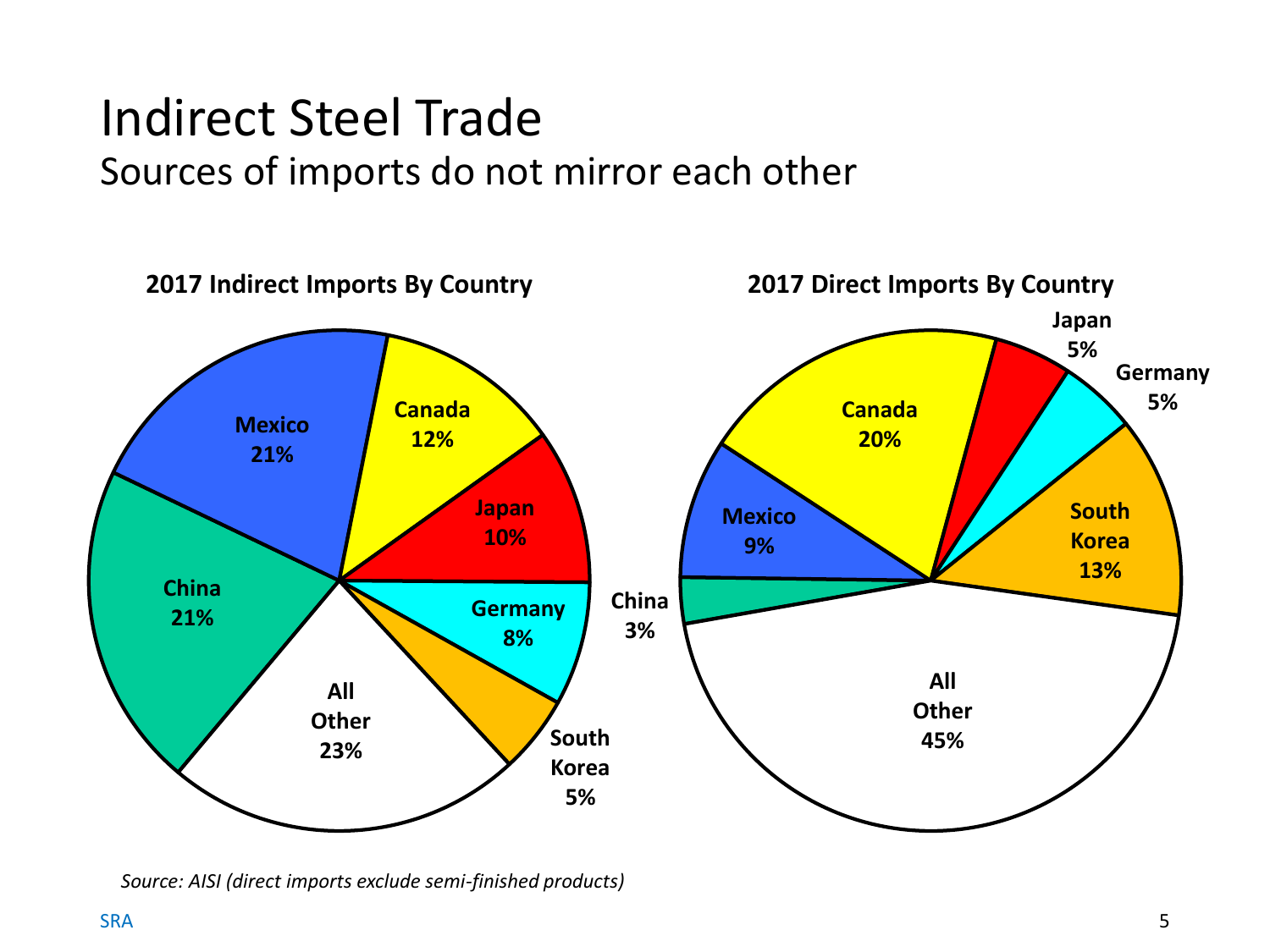#### Indirect Steel Trade AISI uses five categories for indirect imports

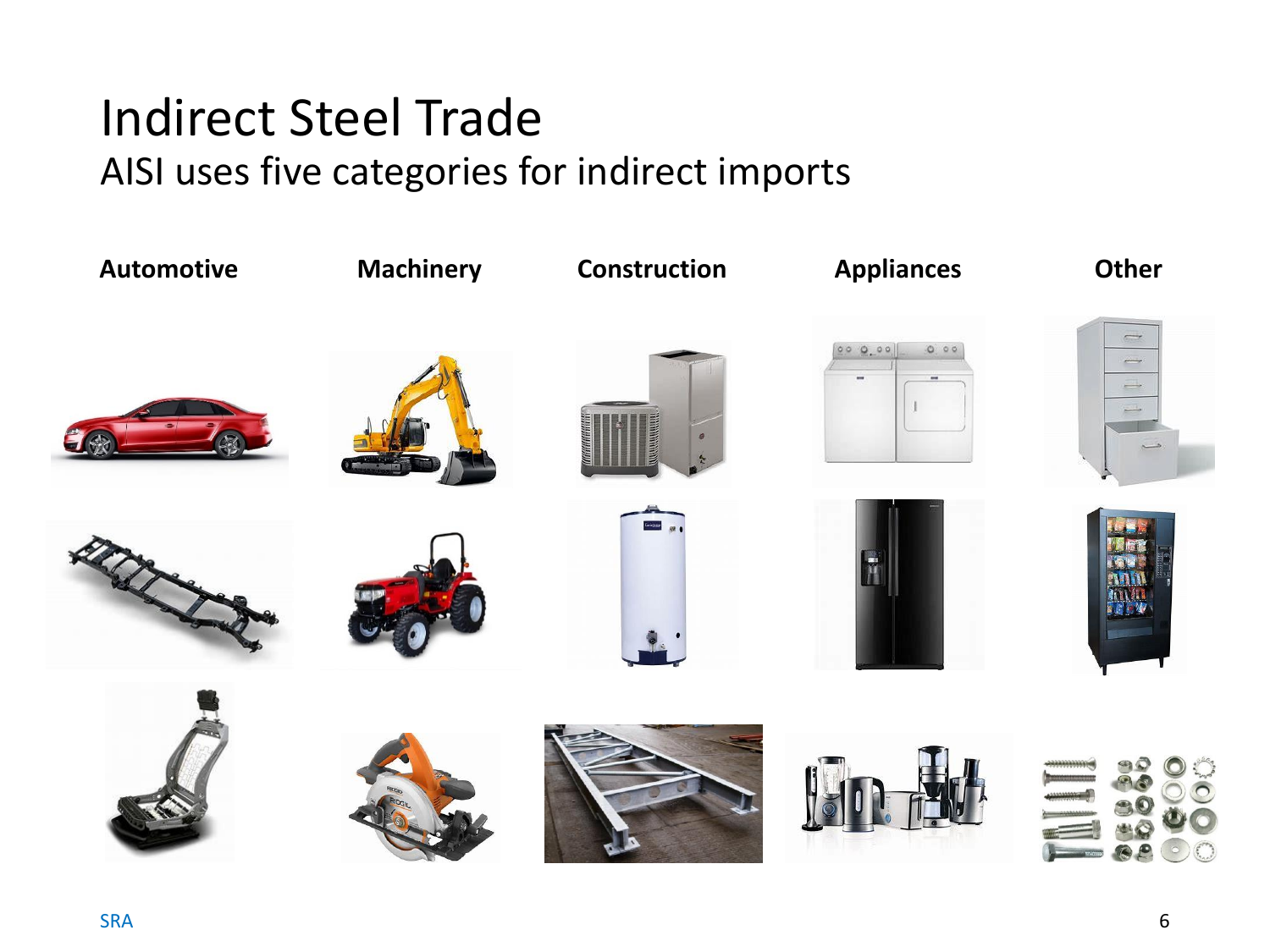USA imports are concentrated in auto & machinery products

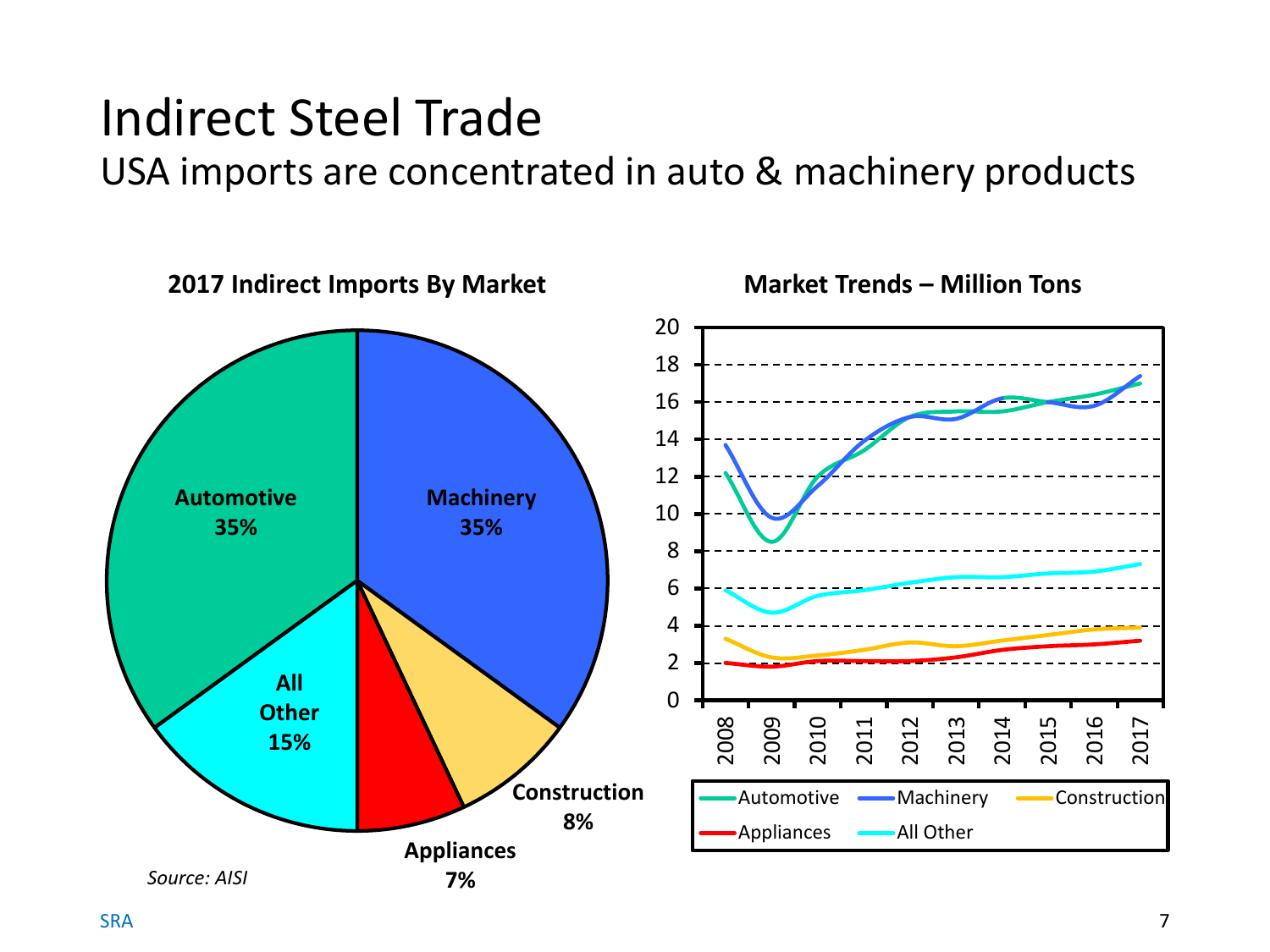Indirect trade adds 25 million tons to USA steel consumption



*Sources: WSA & AISI*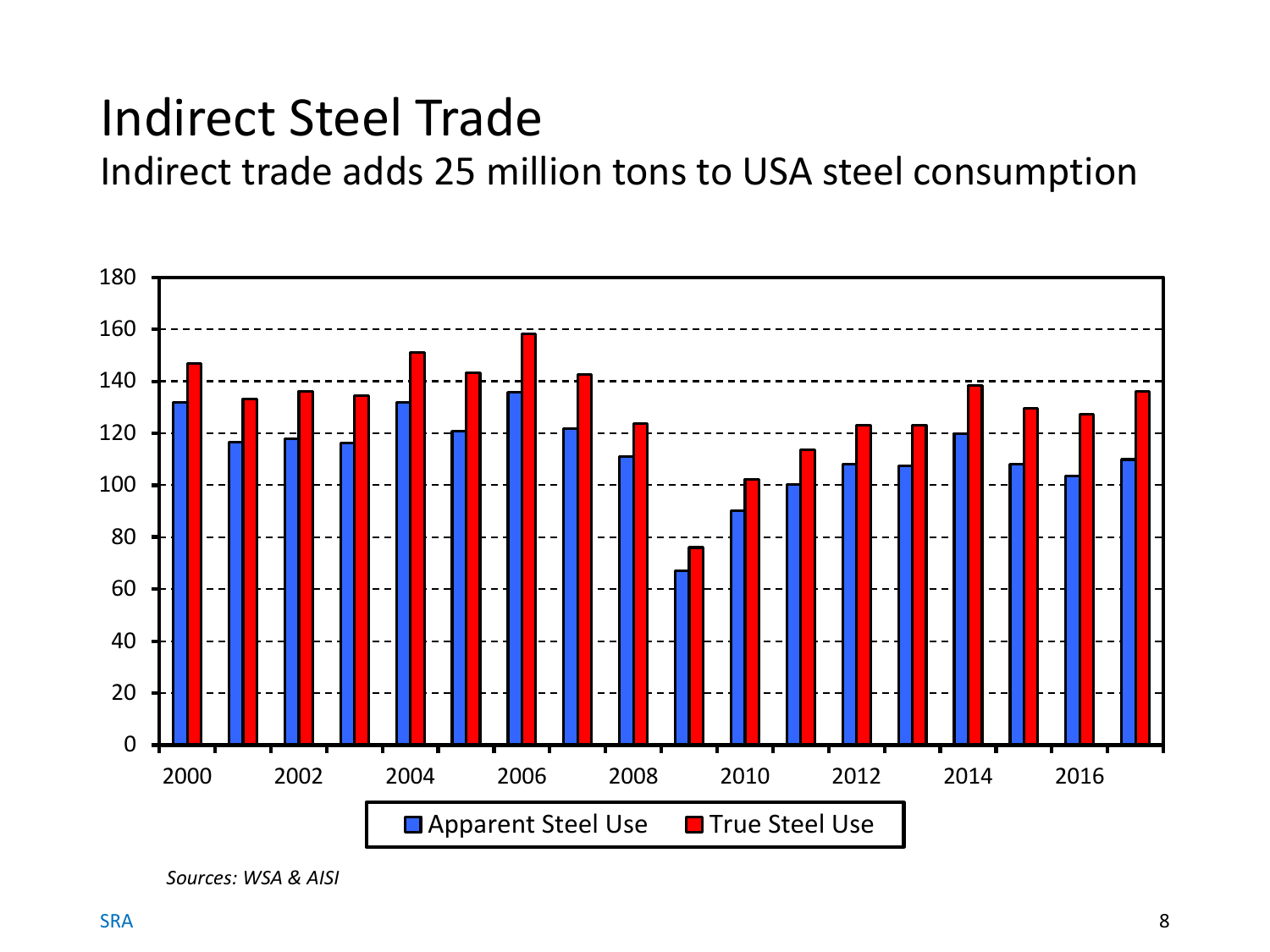#### Indirect Steel Trade Mexico is the only NAFTA country with an indirect surplus



*Sources: WSA & AISI*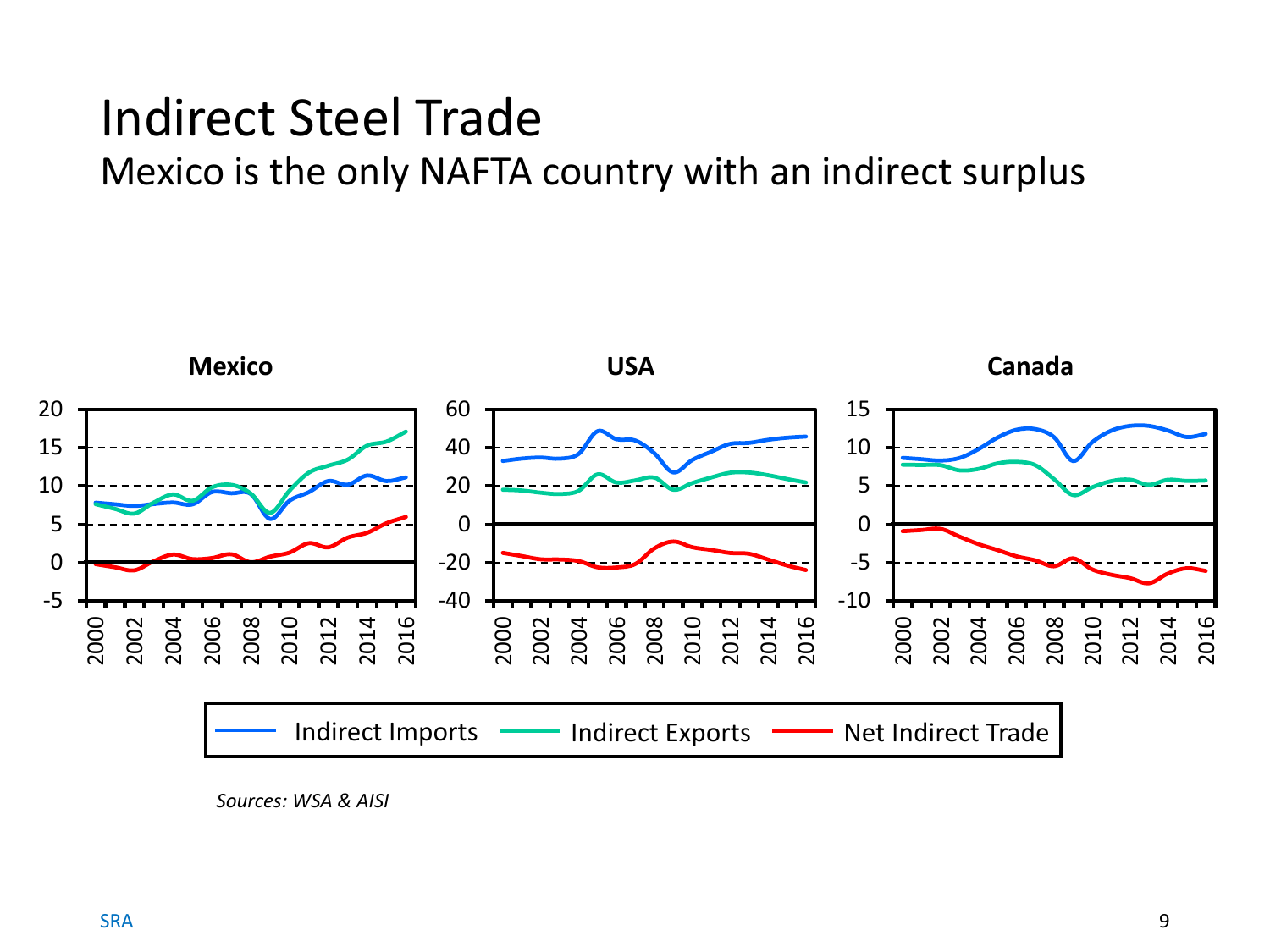Top 5 indirect exporters are about 50% of the world total



*Source: WSA*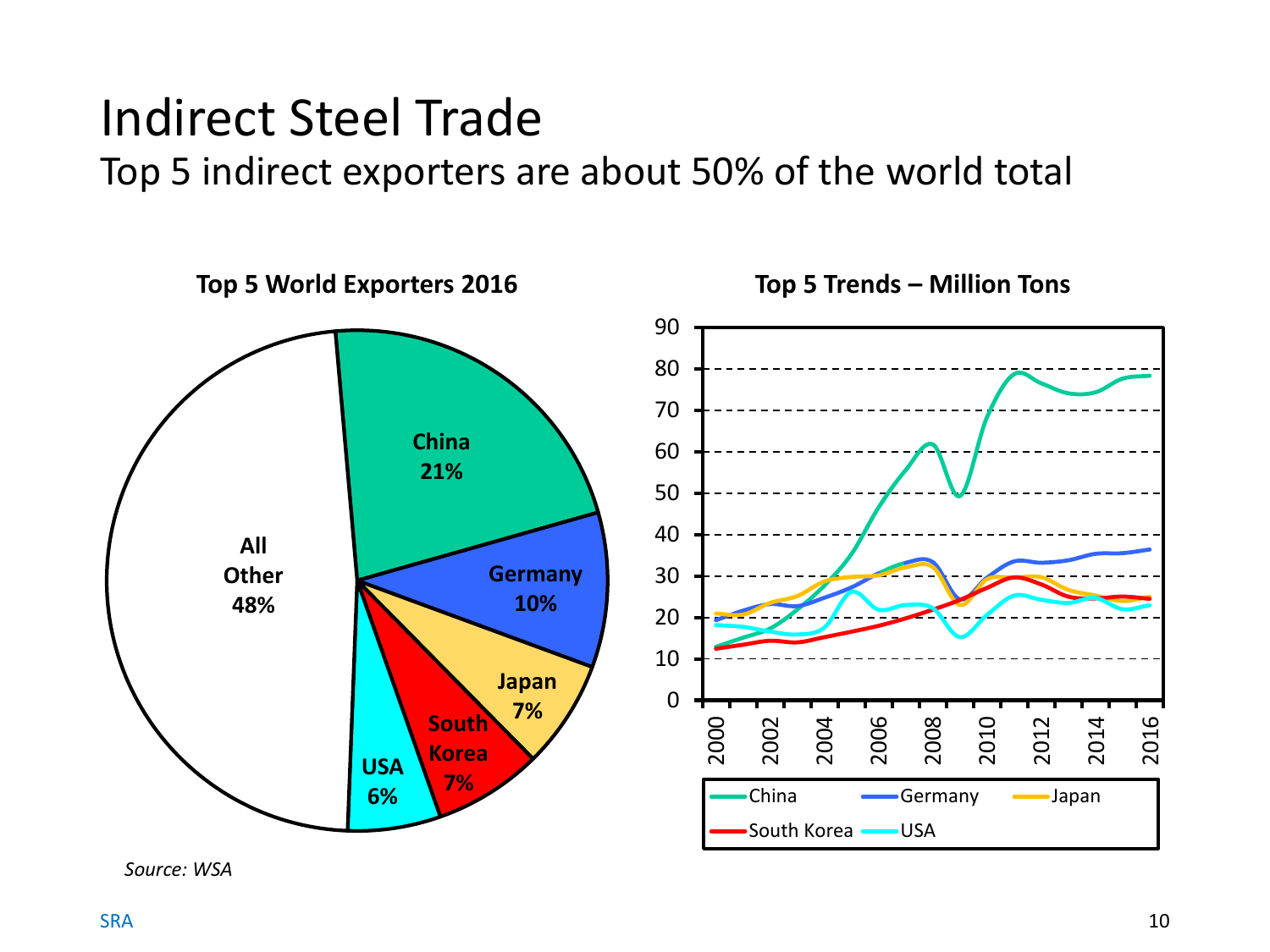Top 5 indirect importers are about 35% of the world total



*Source: WSA*